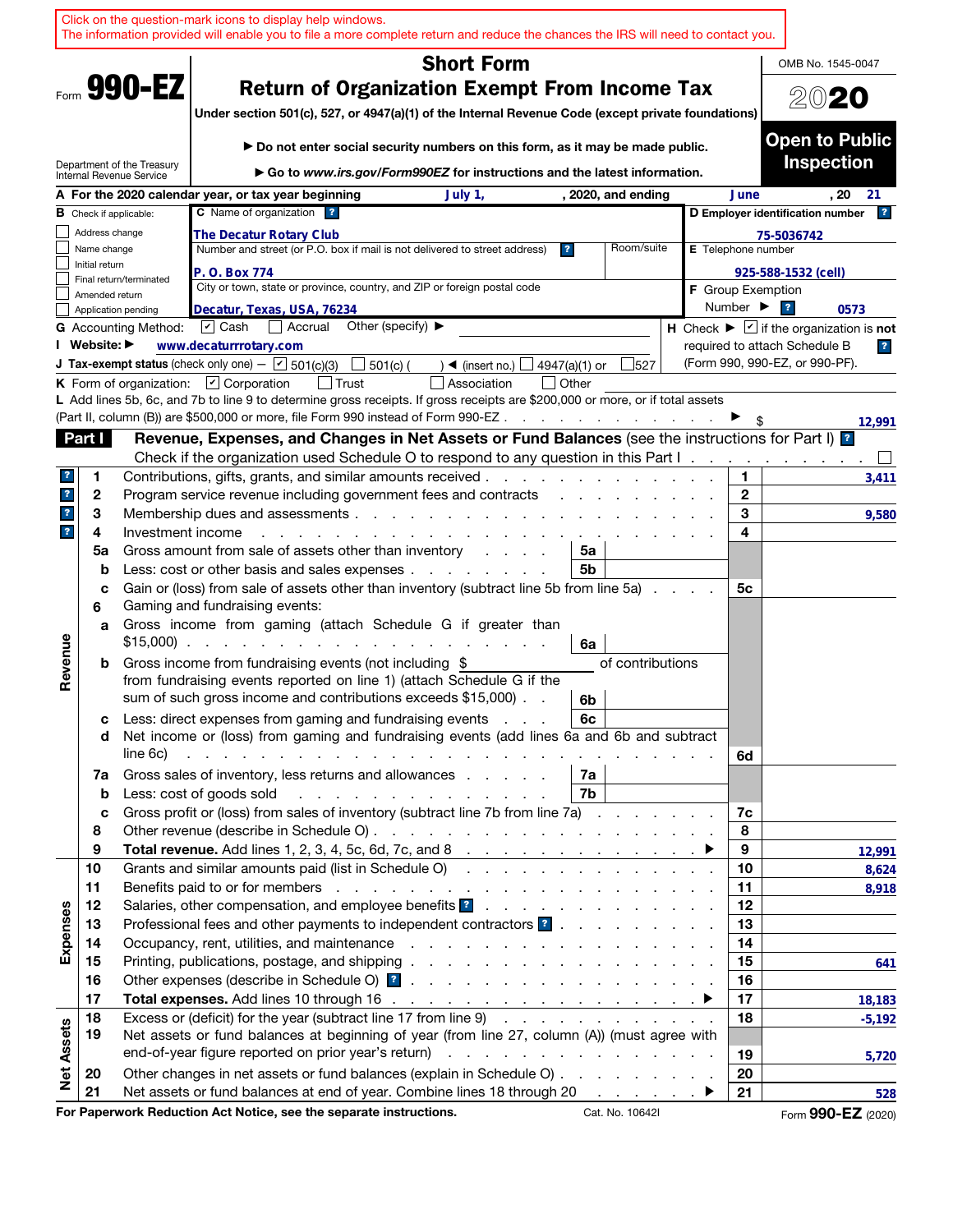| Part II          | Form 990-EZ (2020)                                                                                                                |                                                                                                                                                                                                                                      |                                                         |                                                   |          | Page 2                      |
|------------------|-----------------------------------------------------------------------------------------------------------------------------------|--------------------------------------------------------------------------------------------------------------------------------------------------------------------------------------------------------------------------------------|---------------------------------------------------------|---------------------------------------------------|----------|-----------------------------|
|                  | <b>Balance Sheets</b> (see the instructions for Part II)                                                                          |                                                                                                                                                                                                                                      |                                                         |                                                   |          |                             |
|                  | Check if the organization used Schedule O to respond to any question in this Part II                                              |                                                                                                                                                                                                                                      |                                                         |                                                   |          |                             |
|                  |                                                                                                                                   |                                                                                                                                                                                                                                      |                                                         | (A) Beginning of year                             |          | (B) End of year             |
| 22               | Cash, savings, and investments                                                                                                    |                                                                                                                                                                                                                                      |                                                         | 5,720 22                                          |          | 5,420                       |
| 23               | Land and buildings. $\cdot \cdot \cdot \cdot \cdot \cdot \cdot \cdot$                                                             |                                                                                                                                                                                                                                      |                                                         |                                                   | 23       |                             |
| 24               | Other assets (describe in Schedule O)                                                                                             |                                                                                                                                                                                                                                      |                                                         |                                                   | 24       |                             |
| 25               | Total assets                                                                                                                      |                                                                                                                                                                                                                                      |                                                         | 5,720 25                                          |          | 5,420                       |
| 26               | Total liabilities (describe in Schedule O)                                                                                        | <u>and a series of the series of the series of the series of the series of the series of the series of the series of the series of the series of the series of the series of the series of the series of the series of the serie</u> |                                                         |                                                   | 26       |                             |
| 27               | Net assets or fund balances (line 27 of column (B) must agree with line 21)                                                       |                                                                                                                                                                                                                                      |                                                         | $5,720$ 27                                        |          |                             |
| Part III         |                                                                                                                                   |                                                                                                                                                                                                                                      |                                                         |                                                   |          | 5,420                       |
|                  | Statement of Program Service Accomplishments (see the instructions for Part III)                                                  |                                                                                                                                                                                                                                      |                                                         |                                                   |          | <b>Expenses</b>             |
|                  | Check if the organization used Schedule O to respond to any question in this Part III                                             |                                                                                                                                                                                                                                      |                                                         |                                                   |          | (Required for section       |
|                  | What is the organization's primary exempt purpose?                                                                                |                                                                                                                                                                                                                                      |                                                         |                                                   |          | 501(c)(3) and 501(c)(4)     |
|                  | Describe the organization's program service accomplishments for each of its three largest program services,                       |                                                                                                                                                                                                                                      |                                                         |                                                   |          | organizations; optional for |
|                  | as measured by expenses. In a clear and concise manner, describe the services provided, the number of                             |                                                                                                                                                                                                                                      |                                                         |                                                   | others.) |                             |
|                  | persons benefited, and other relevant information for each program title.                                                         |                                                                                                                                                                                                                                      |                                                         |                                                   |          |                             |
| 28               | <b>Scholarships Six Students</b>                                                                                                  |                                                                                                                                                                                                                                      |                                                         |                                                   |          |                             |
|                  | <b>Dectionary Project Local Thrid Graders</b>                                                                                     | 1396                                                                                                                                                                                                                                 |                                                         |                                                   |          |                             |
|                  | Rotary Youth Leadership Assembly 5 Students                                                                                       | 1700                                                                                                                                                                                                                                 |                                                         |                                                   |          |                             |
| $\overline{ }$ ? | (Grants \$                                                                                                                        | ) If this amount includes foreign grants, check here                                                                                                                                                                                 |                                                         |                                                   | 28a      | 6.096                       |
| 29               | <b>Donation to Rotary Foundation - Polio Fund</b>                                                                                 | 871                                                                                                                                                                                                                                  |                                                         |                                                   |          |                             |
|                  | <b>Donation to Rotary Foundation - Annual Fund</b>                                                                                | 1527                                                                                                                                                                                                                                 |                                                         |                                                   |          |                             |
|                  |                                                                                                                                   |                                                                                                                                                                                                                                      |                                                         |                                                   |          |                             |
|                  | (Grants \$                                                                                                                        | ) If this amount includes foreign grants, check here                                                                                                                                                                                 |                                                         |                                                   | 29a      | 2,398                       |
| 30               | <b>Donation to ShelterBox</b>                                                                                                     |                                                                                                                                                                                                                                      |                                                         |                                                   |          |                             |
|                  |                                                                                                                                   | 100                                                                                                                                                                                                                                  |                                                         |                                                   |          |                             |
|                  | Donation to Wise county Crises Center                                                                                             | 30                                                                                                                                                                                                                                   |                                                         |                                                   |          |                             |
|                  |                                                                                                                                   |                                                                                                                                                                                                                                      |                                                         |                                                   |          |                             |
|                  | (Grants \$                                                                                                                        | ) If this amount includes foreign grants, check here                                                                                                                                                                                 |                                                         |                                                   | 30a      | 130                         |
|                  | 31 Other program services (describe in Schedule O)                                                                                |                                                                                                                                                                                                                                      | and the contract of the contract of the contract of the |                                                   |          |                             |
|                  | (Grants \$                                                                                                                        | ) If this amount includes foreign grants, check here                                                                                                                                                                                 |                                                         |                                                   | 31a      |                             |
|                  | 32 Total program service expenses (add lines 28a through 31a)                                                                     |                                                                                                                                                                                                                                      |                                                         |                                                   | 32       | 8,624                       |
| Part IV l        | List of Officers, Directors, Trustees, and Key Employees (list each one even if not compensated-see the instructions for Part IV) |                                                                                                                                                                                                                                      |                                                         |                                                   |          |                             |
|                  | Check if the organization used Schedule O to respond to any question in this Part IV                                              |                                                                                                                                                                                                                                      |                                                         |                                                   |          |                             |
|                  |                                                                                                                                   | (b) Average                                                                                                                                                                                                                          | (c) Reportable ?                                        | (d) Health benefits,                              |          |                             |
|                  | 2 <br>(a) Name and title                                                                                                          | hours per week                                                                                                                                                                                                                       | compensation                                            | contributions to employee (e) Estimated amount of |          |                             |
|                  |                                                                                                                                   | devoted to position                                                                                                                                                                                                                  |                                                         |                                                   |          |                             |
|                  |                                                                                                                                   |                                                                                                                                                                                                                                      | (Forms W-2/1099-MISC)<br>(if not paid, enter -0-)       | benefit plans, and<br>deferred compensation       |          | other compensation          |
|                  |                                                                                                                                   |                                                                                                                                                                                                                                      |                                                         |                                                   |          |                             |
|                  | <b>Lannie Noble</b>                                                                                                               |                                                                                                                                                                                                                                      |                                                         |                                                   |          |                             |
|                  | <b>President</b>                                                                                                                  | 8                                                                                                                                                                                                                                    |                                                         |                                                   |          |                             |
|                  | <b>Eileen Cross</b>                                                                                                               |                                                                                                                                                                                                                                      |                                                         |                                                   |          |                             |
|                  | <b>In-coming President</b>                                                                                                        | $\overline{2}$                                                                                                                                                                                                                       |                                                         |                                                   |          |                             |
|                  | <b>Gene Wilson</b>                                                                                                                |                                                                                                                                                                                                                                      |                                                         |                                                   |          |                             |
| <b>Treasurer</b> |                                                                                                                                   | 16                                                                                                                                                                                                                                   |                                                         |                                                   |          |                             |
|                  | <b>Dickie Greenwood</b>                                                                                                           |                                                                                                                                                                                                                                      |                                                         |                                                   |          |                             |
| <b>Secretary</b> |                                                                                                                                   | 8                                                                                                                                                                                                                                    |                                                         |                                                   |          |                             |
|                  |                                                                                                                                   |                                                                                                                                                                                                                                      |                                                         |                                                   |          |                             |
|                  |                                                                                                                                   |                                                                                                                                                                                                                                      |                                                         |                                                   |          |                             |
|                  |                                                                                                                                   |                                                                                                                                                                                                                                      |                                                         |                                                   |          |                             |
|                  |                                                                                                                                   |                                                                                                                                                                                                                                      |                                                         |                                                   |          |                             |
|                  |                                                                                                                                   |                                                                                                                                                                                                                                      |                                                         |                                                   |          |                             |
|                  |                                                                                                                                   |                                                                                                                                                                                                                                      |                                                         |                                                   |          |                             |
|                  |                                                                                                                                   |                                                                                                                                                                                                                                      |                                                         |                                                   |          |                             |
|                  |                                                                                                                                   |                                                                                                                                                                                                                                      |                                                         |                                                   |          |                             |
|                  |                                                                                                                                   |                                                                                                                                                                                                                                      |                                                         |                                                   |          |                             |
|                  |                                                                                                                                   |                                                                                                                                                                                                                                      |                                                         |                                                   |          |                             |
|                  |                                                                                                                                   |                                                                                                                                                                                                                                      |                                                         |                                                   |          |                             |
|                  |                                                                                                                                   |                                                                                                                                                                                                                                      |                                                         |                                                   |          |                             |
|                  |                                                                                                                                   |                                                                                                                                                                                                                                      |                                                         |                                                   |          |                             |
|                  |                                                                                                                                   |                                                                                                                                                                                                                                      |                                                         |                                                   |          |                             |
|                  |                                                                                                                                   |                                                                                                                                                                                                                                      |                                                         |                                                   |          |                             |
|                  |                                                                                                                                   |                                                                                                                                                                                                                                      |                                                         |                                                   |          |                             |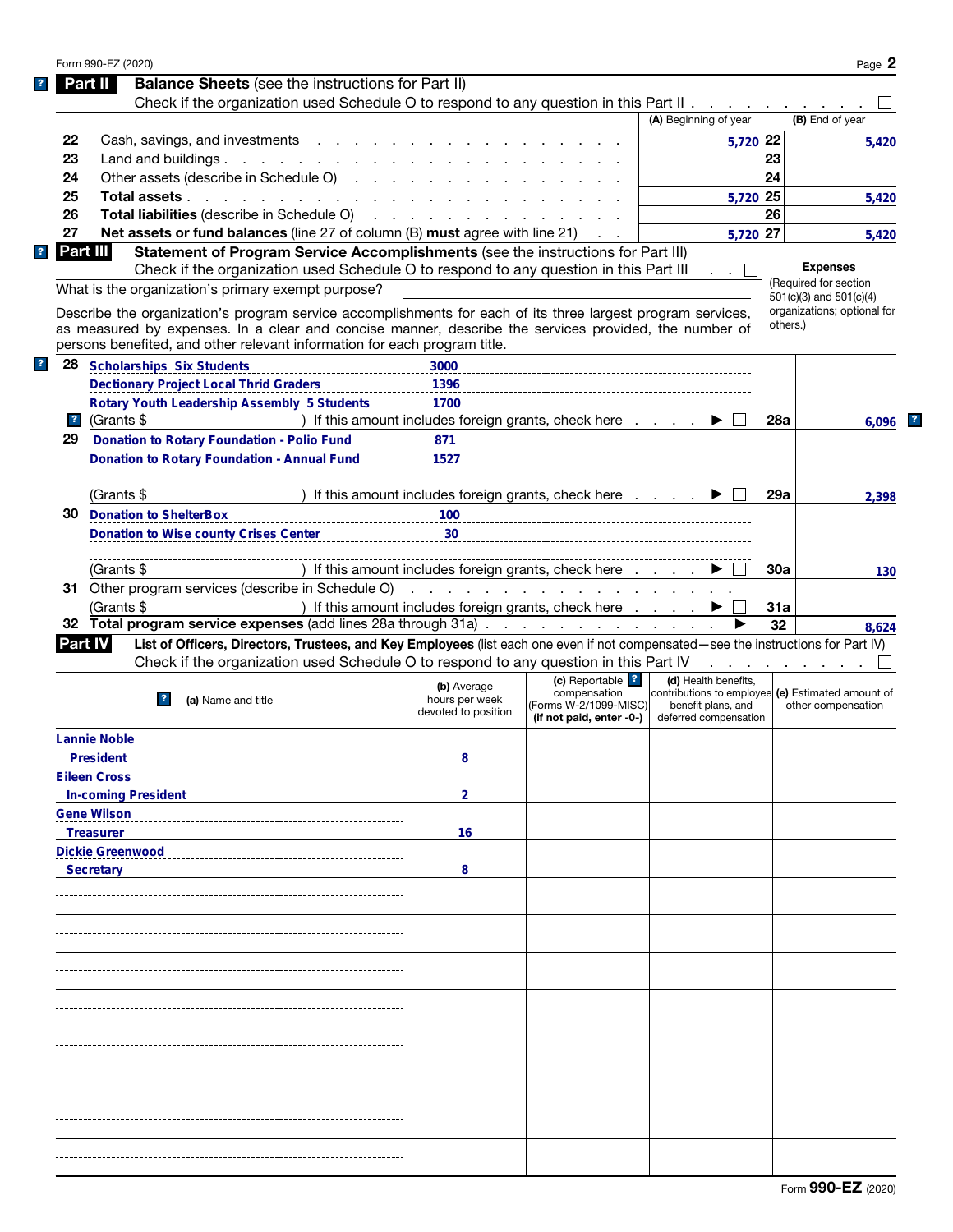|          | Form 990-EZ (2020)                                                                                                                                                                                                                                                                                                                               |                 |            | Page 3                 |
|----------|--------------------------------------------------------------------------------------------------------------------------------------------------------------------------------------------------------------------------------------------------------------------------------------------------------------------------------------------------|-----------------|------------|------------------------|
| Part V   | Other Information (Note the Schedule A and personal benefit contract statement requirements in the                                                                                                                                                                                                                                               |                 |            |                        |
|          | instructions for Part V.) Check if the organization used Schedule O to respond to any question in this Part V                                                                                                                                                                                                                                    |                 | <b>Yes</b> | No                     |
| 33       | Did the organization engage in any significant activity not previously reported to the IRS? If "Yes," provide a<br>detailed description of each activity in Schedule O<br>and the state of the state of the                                                                                                                                      | 33              |            |                        |
| 34       | Were any significant changes made to the organizing or governing documents? If "Yes," attach a conformed<br>copy of the amended documents if they reflect a change to the organization's name. Otherwise, explain the<br>change on Schedule O. See instructions                                                                                  | 34              |            | V                      |
| 35а      | Did the organization have unrelated business gross income of \$1,000 or more during the year from business<br>activities (such as those reported on lines 2, 6a, and 7a, among others)?.<br>and the company of the company of                                                                                                                    | 35a             |            | V                      |
| b<br>C   | If "Yes" to line 35a, has the organization filed a Form 990-T for the year? If "No," provide an explanation in Schedule O<br>Was the organization a section 501(c)(4), 501(c)(5), or 501(c)(6) organization subject to section 6033(e) notice,<br>reporting, and proxy tax requirements during the year? If "Yes," complete Schedule C, Part III | 35b<br>35c      |            | V                      |
| 36       | Did the organization undergo a liquidation, dissolution, termination, or significant disposition of net assets<br>during the year? If "Yes," complete applicable parts of Schedule N                                                                                                                                                             | 36              |            |                        |
| 37a      | Enter amount of political expenditures, direct or indirect, as described in the instructions $\blacktriangleright$   37a  <br>$\mathbf{0}$                                                                                                                                                                                                       |                 |            |                        |
| b<br>38a | Did the organization file Form 1120-POL for this year? .<br>and a series of the contract of the con-<br>Did the organization borrow from, or make any loans to, any officer, director, trustee, or key employee; or were                                                                                                                         | 37 <sub>b</sub> |            | V                      |
|          | any such loans made in a prior year and still outstanding at the end of the tax year covered by this return?                                                                                                                                                                                                                                     | 38a             |            | V                      |
| b<br>39  | If "Yes," complete Schedule L, Part II, and enter the total amount involved<br>38b<br>$\mathbf 0$<br>Section 501(c)(7) organizations. Enter:                                                                                                                                                                                                     |                 |            |                        |
| a        | Initiation fees and capital contributions included on line 9<br>39a<br>0                                                                                                                                                                                                                                                                         |                 |            |                        |
| b        | Gross receipts, included on line 9, for public use of club facilities<br>39 <sub>b</sub><br>and a state of the state of the<br>$\Omega$                                                                                                                                                                                                          |                 |            |                        |
| 40a      | Section 501(c)(3) organizations. Enter amount of tax imposed on the organization during the year under:<br>section 4911 ▶<br>; section 4912 $\blacktriangleright$<br>: section 4955 $\blacktriangleright$                                                                                                                                        |                 |            |                        |
| b        | Section 501(c)(3), 501(c)(4), and 501(c)(29) organizations. Did the organization engage in any section 4958<br>excess benefit transaction during the year, or did it engage in an excess benefit transaction in a prior year<br>that has not been reported on any of its prior Forms 990 or 990-EZ? If "Yes," complete Schedule L, Part I        | 40 <sub>b</sub> |            | V                      |
| c        | Section 501(c)(3), 501(c)(4), and 501(c)(29) organizations. Enter amount of tax imposed<br>on organization managers or disqualified persons during the year under sections 4912,<br>4955, and 4958.<br>and a state of the<br>0                                                                                                                   |                 |            |                        |
| d        | Section 501(c)(3), 501(c)(4), and 501(c)(29) organizations. Enter amount of tax on line<br>40c reimbursed by the organization<br>0                                                                                                                                                                                                               |                 |            |                        |
| е        | All organizations. At any time during the tax year, was the organization a party to a prohibited tax shelter<br>transaction? If "Yes," complete Form 8886-T                                                                                                                                                                                      | 40e             |            | V                      |
| 41       | List the states with which a copy of this return is filed $\blacktriangleright$                                                                                                                                                                                                                                                                  |                 |            |                        |
|          | $ZIP + 4$<br>Located at $\blacktriangleright$                                                                                                                                                                                                                                                                                                    |                 |            |                        |
| b        | a financial account in a foreign country (such as a bank account, securities account, or other financial account)?<br>If "Yes," enter the name of the foreign country ▶                                                                                                                                                                          | 42 <sub>b</sub> | Yes        | No<br>V                |
|          | See the instructions for exceptions and filing requirements for FinCEN Form 114, Report of Foreign Bank and<br>Financial Accounts (FBAR).                                                                                                                                                                                                        |                 |            |                        |
| C        | At any time during the calendar year, did the organization maintain an office outside the United States?<br>If "Yes," enter the name of the foreign country ▶                                                                                                                                                                                    | 42c             |            | V                      |
| 43       | Section 4947(a)(1) nonexempt charitable trusts filing Form 990-EZ in lieu of Form 1041-Check here.<br>and enter the amount of tax-exempt interest received or accrued during the tax year $\ldots$<br>43                                                                                                                                         |                 |            | $\vert \ \ \vert$<br>0 |
| 44а      | Did the organization maintain any donor advised funds during the year? If "Yes," Form 990 must be                                                                                                                                                                                                                                                |                 | Yes        | No                     |
| b        | Did the organization operate one or more hospital facilities during the year? If "Yes," Form 990 must be                                                                                                                                                                                                                                         | 44a             |            | V                      |
|          | completed instead of Form 990-EZ<br>the contract of the contract of the contract of the contract of the contract of the contract of                                                                                                                                                                                                              | 44b             |            | V                      |
| c        | Did the organization receive any payments for indoor tanning services during the year?                                                                                                                                                                                                                                                           | 44c             |            | ✓                      |
| d        | If "Yes" to line 44c, has the organization filed a Form 720 to report these payments? If "No," provide an<br>explanation in Schedule O response to the contract of the contract of the contract of the contract of the contract of the contract of the contract of the contract of the contract of the contract of the contract of the cont      | 44d             |            |                        |
| 45а      | Did the organization have a controlled entity within the meaning of section 512(b)(13)?                                                                                                                                                                                                                                                          | 45a             |            | V                      |
| b        | Did the organization receive any payment from or engage in any transaction with a controlled entity within the<br>meaning of section 512(b)(13)? If "Yes," Form 990 and Schedule R may need to be completed instead of                                                                                                                           |                 |            |                        |
|          |                                                                                                                                                                                                                                                                                                                                                  | 45b             |            | V                      |

|  |  |  | Form 990-EZ (2020) |
|--|--|--|--------------------|
|--|--|--|--------------------|